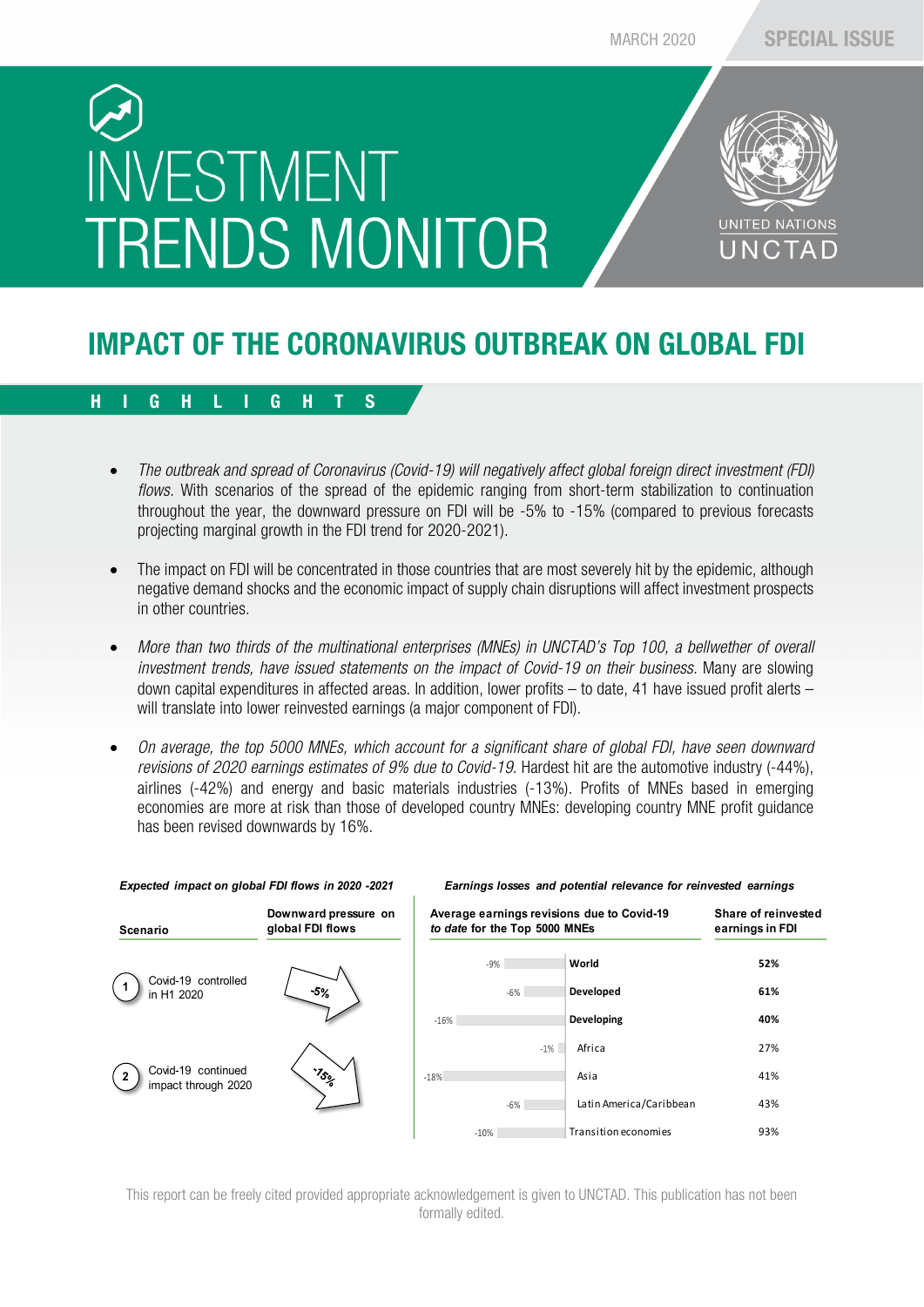#### How will Covid-19 affect FDI

The *economic* impact of Covid-19 will be uneven, with the effects caused by negative demand shocks concentrated in those economies most severely hit by the epidemic, and effects caused by production stoppages and supply chain disruptions felt especially in economies that are closely integrated in global value chains centered around China, the Republic of Korea and Japan, as well as South-East Asian economies.

The *investment* impact will be even more concentrated. It will be strongest in those countries that have been forced to take the most drastic measures to contain the spread of the virus.

The outbreak of Covid-19 will slow down capital expenditures of MNEs and their foreign affiliates. Production locations that are closed or that operate at lower capacity will temporarily halt new investment in physical assets and delay expansions.

Greenfield investment projects that are already ongoing will also be affected by this. However, as new investment projects have a long gestation period and a lifecycle that can span decades, the immediate impact on existing investments and investment projects under construction is likely to be limited.

Announcements of new greenfield projects (normally reported in UNCTAD's data for the purpose of projecting future trends) could be delayed. Similarly, mergers and acquisitions (M&As) could see a slowdown. Like greenfield projects, M&As are generally long-term commitments to overseas markets. Nevertheless, data for February show a significant drop in the completion rate of cross-border acquisitions, to below \$10 billion from normal monthly values of \$40-50 billion.

Covid-19 will affect market-, efficiency- and resource-seeking investment alike. Market-seeking investment and FDI projects in extractive industries could be delayed worldwide as a result of negative demand shocks. For now, the demand shock is most serious in China; for example, Toyota reported a 70% drop in sales in China in February. But the impact is already visible in major markets beyond China as well, especially in consumer-facing industries such as travel and tourism, retail and wholesale, and other consumer cyclicals.

The negative effect on efficiency-seeking investment – in production facilities that are closely integrated in global value chains (GVCs) – will be concentrated primarily in China and East and South-East Asia at first. However, they could rapidly spread outside the region through GVC linkages. The transmission will concern both economies that feed intermediate goods and services into China's exports, and those that rely on inputs of intermediates from China. For example, Fiat Chrysler Automobiles has temporarily stopped production of its Fiat 500L model at a plant in Serbia due to disruption in the supply of audio system components from China.

### Lower MNE profits, lower reinvested earnings

Apart from the primary effect on FDI of MNEs concretely delaying capital expenditures, a further (indirect) mechanism through which FDI flows could be affected in the coming period is through lower profits in foreign affiliates leading to lower reinvested earnings, a component of FDI. In the economies most affected by Covid-19, reinvested earnings make up about 40% of total FDI inflows. (About 50% of profits in foreign affiliates, on average, are retained in the host country.)

The MNEs in UNCTAD's Top 100 – the largest MNEs worldwide based on their foreign assets, foreign sales and foreign employees published annually in the *World Investment Report* – are indicative of the impact that Covid-19 could have on investment trends.

Of the (2019) Top 100, 69 have already made a statement regarding the impact of Covid-19 on their business. Of those, 41 have issued profit alerts or signaled increased risks, with 10 anticipating lower sales, 12 expecting negative effects on production or supply chain disruptions, and 19 expecting to be affected by both.

The automotive MNEs in the Top 100 appear to be most affected, with all 12 signaling negative implications (8 out of 12 due to production or supply chain disruptions). Nine out of 13 MNEs in the electronic components and equipment sectors have done the same. Most of the extractive industry and basic materials and chemicals MNEs, as well as the consumer goods firms in the top 100, have issued warnings about negative demand shocks.

To date, concrete profit warnings have been issued by 23 of the Top 100 MNEs as a direct result of the Covid-19 outbreak. Most concern the consumer-facing firms, indicating that the demand shock, for now, is expected to have more direct effects on earnings than production or supply chain disruptions.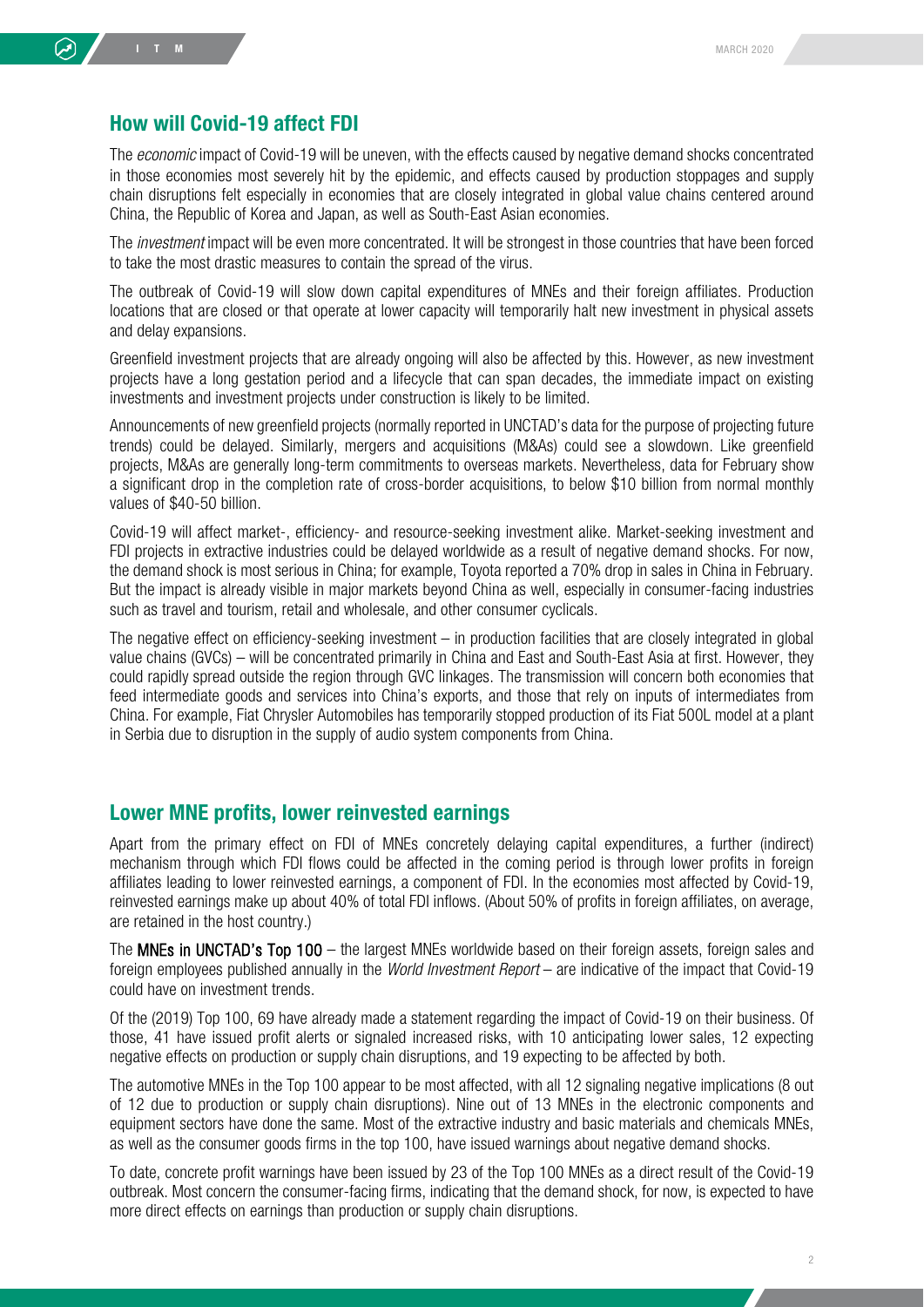Very few firms in the Top 100 have given specific guidance on expected profit impacts. Hon Hai/Foxconn, the electronics contract manufacturer that supplies major technology firms worldwide and that has significant production capacity in China, has so far lowered its expectations for global sales growth in 2020 from 3-5% to 1- 3%.

Looking at a wider sample of the global top 5000 (listed) MNEs, earnings forecasts for fiscal year 2020 have been revised down in the last month by an average 9 per cent (table 1).

The majority of the top 5000 (by revenues) have had earnings revisions since 1 February (until 5 March); expected earnings were revised downwards especially in the energy, basic materials and consumer cyclical sectors; the automotive and the travel and tourism industries have been among the worst hit. Companies in these sectors and industries are normally important capital investors.

The revisions to date are likely to be conservative. For the moment, the most significant negative revisions in the automotive industry come from parts producers based in the most affected areas in South-East Asia, while leading carmakers in developed economies have not yet registered the shock. The negative impact of the virus is likely to spread and increase further.

#### Table 1. Earnings revisions and capital expenditures of the top 5000

| Sector/industry                    | Number of<br>companies with<br>earnings revisions | Average earnings<br>revision (%) | Share of capital<br>expenditures (%) |
|------------------------------------|---------------------------------------------------|----------------------------------|--------------------------------------|
| <b>Basic Materials</b>             | 389                                               | $-13$                            | 8                                    |
| <b>Consumer Cyclicals</b>          | 671                                               | $-16$                            | 16                                   |
| Airlines                           | 45                                                | $-42$                            | $\overline{2}$                       |
| Hotels, Restaurants & Leisure      | 111                                               | $-21$                            | 2                                    |
| <b>Consumer Non-Cyclicals</b>      | 351                                               | $-4$                             | 6                                    |
| Energy                             | 243                                               | $-13$                            | 20                                   |
| Healthcare                         | 195                                               | $\overline{0}$                   | 3                                    |
| Industrials                        | 739                                               | -9                               | 14                                   |
| Automobiles & Auto Parts           | 142                                               | $-44$                            | 9                                    |
| Technology                         | 358                                               | $-3$                             | 11                                   |
| <b>Telecommunications Services</b> | 105                                               |                                  | 11                                   |
| <b>Utilities</b>                   | 175                                               | $-5$                             | 10                                   |
| <b>Grand Total</b>                 | <i>3'226</i>                                      | -9                               | 100                                  |

*Source:* UNCTAD, based on data from Refinitiv SA.

*Note:* Top 5000 public companies that had at least one revision of earnings forecast for the fiscal year 2020 since 1 February 2020. A few outliers (5 in total) were excluded as extreme revisions of earnings were driven by idiosyncratic factors not related to Covid-19.

Across developed economies, earnings revisions have been relatively mild to date (table 2). On average, Japanese companies had a revision of earnings of about 9%, in line with the global average; this most probably underestimates the impact on Japanese MNEs given their proximity and GVC integration with emerging Asian markets. It should be noted that the numbers are changing rapidly, with revisions for large Japanese firms not yet fully reflecting the impact of Covid-19. For example, Toyota's reported sales drop in China has not been reflected in earnings forecasts.

Table 2 also lists the share of the reinvested earnings component of FDI for each region, indicative of the potential indirect effect that earnings losses could have on FDI. For example, the average -9% earnings losses projected to date for 2020 could affect 52% of FDI flows (this assumes losses are spread uniformly across MNE operations; in reality it is more likely earnings losses would be concentrated in foreign affiliates in affected areas, further augmenting the impact on reinvested earnings).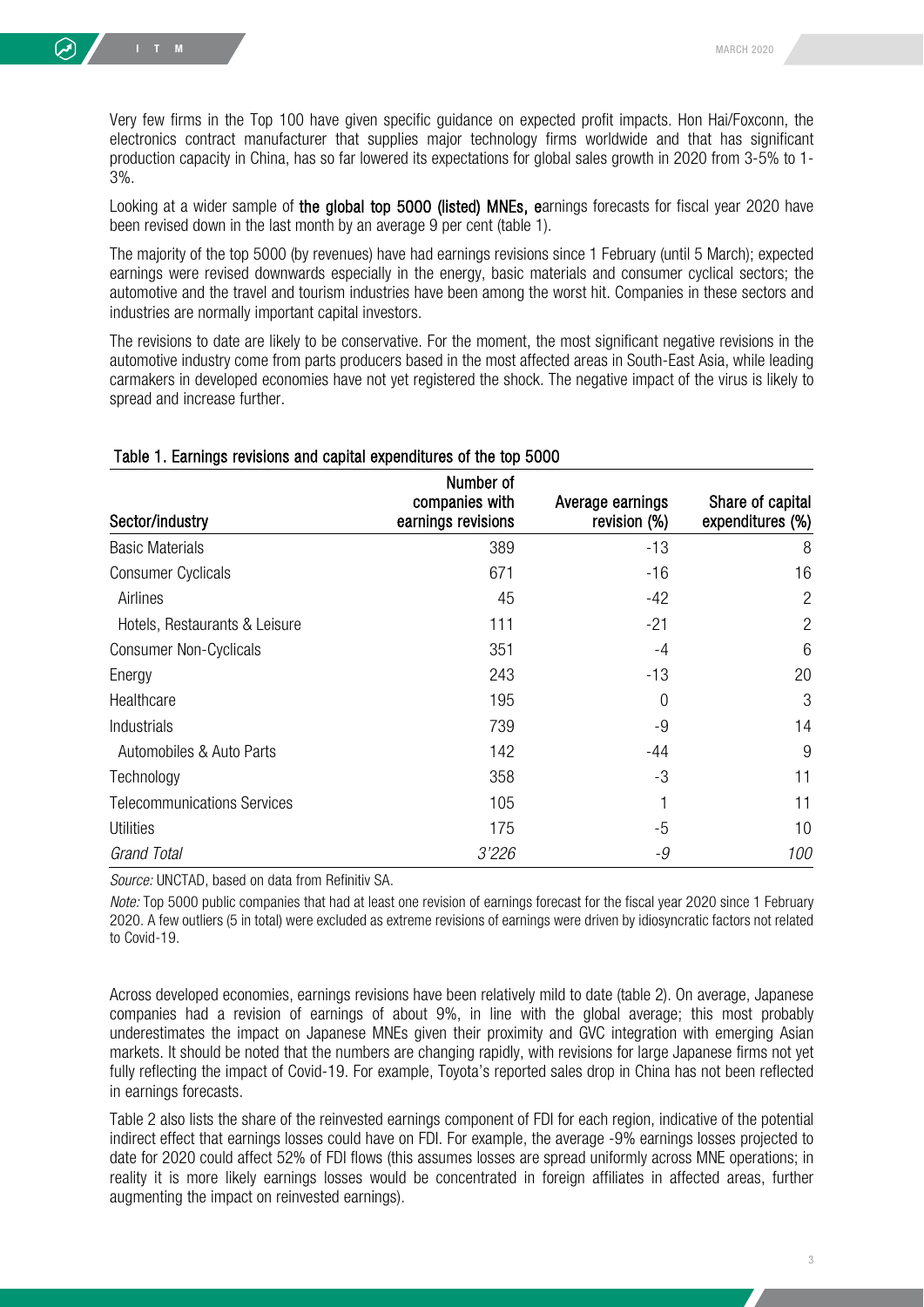|                                 |                                               |                                  | Share of reinvested          |
|---------------------------------|-----------------------------------------------|----------------------------------|------------------------------|
| Region/economy                  | Number of companies<br>with earnings revision | Average earnings<br>revision (%) | earnings in FDI,<br>2018 (%) |
| Developed                       | 2'334                                         | -6                               | 61                           |
| Developing economies            | 864                                           | $-16$                            | 40                           |
| Africa                          | 42                                            | $-1$                             | 27                           |
| Developing Asia                 | 730                                           | $-18$                            | 41                           |
| Singapore                       | 16                                            | $-30$                            | $\sim$                       |
| China                           | 259                                           | $-26$                            | $\sim$                       |
| Republic of Korea               | 121                                           | $-20$                            | 22                           |
| Malaysia                        | 33                                            | $-20$                            | $\sim$                       |
| <b>Thailand</b>                 | 32                                            | $-15$                            | 72                           |
| Vietnam                         | 8                                             | $-10$                            | $\sim$                       |
| Latin America and the Caribbean | 92                                            | $-6$                             | 43                           |
| <b>Transition economies</b>     | 28                                            | $-10$                            | 93                           |
| Total                           | 3'226                                         | -9                               | 52                           |

#### Table 2. Earnings revisions of the top 5000 and relative importance of reinvested earnings in FDI, by region

*Source:* UNCTAD, based on data from Refinitiv SA.

#### Downward pressure on FDI: -5% to -15%

UNCTAD's forecast for the underlying trend in the *World Investment Report 2019* (confirmed in the January 2020 Global Investment Trends Monitor) projected a stable level of global FDI inflows in 2020-2021 with a potential increase of +5% (relatively marginal for FDI).

Based on an expected GDP growth impact of -0.5% under a scenario in which Covid-19 would be brought under control in the first half of 2020, and a potential impact of -1.5% under a scenario in which the epidemic continues to affect the global economy throughout the year – in line with projections by other international organizations<sup>[1](#page-3-0)</sup> – UNCTAD projects a negative impact on global FDI flows ranging from -5% to -15% in 2020 (with the effect of the demand shock filtering through 2021). This is based on UNCTAD's forecasting model, early indications from monthly transaction data, and estimates of the potential impact on reinvested earnings.

Much of the impact will be driven by delayed investment as a result of the global demand shock. However, significant negative impact will result in economies and industries that are highly dependent on GVC trade. As such, the Covid-19 outbreak will potentially accelerate existing trends of decoupling (the loosening of GVC ties) and reshoring driven by the desire on the part of MNEs to make supply chains more resilient.

UNCTAD will continue to monitor the outbreak and its potential impact on FDI and GVCs.

<span id="page-3-0"></span><sup>1</sup> See OECD Interim Economic Outlook, 2 March 2020; IMF statement, 4 March 2020.